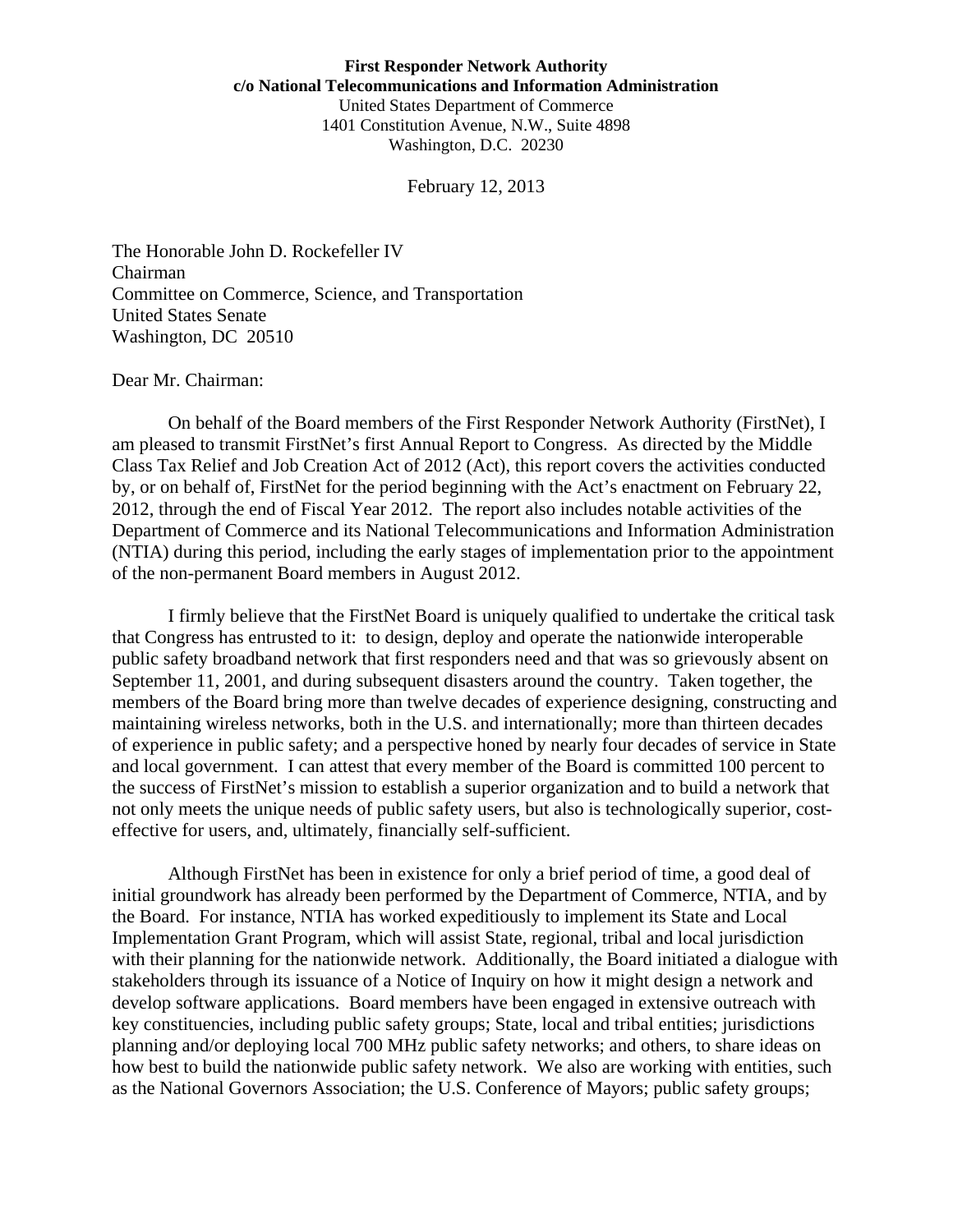State, local and tribal organizations; and others, to leverage all available resources and expertise toward our shared goal of serving the urgent communications needs of America's State, regional, tribal, local and Federal first responders.

 While this initial report provides information about activities undertaken through September 30, 2012, including FirstNet's inaugural Board meeting on September 25<sup>th</sup>, FirstNet and NTIA have undertaken substantial activity since then. Your continued support for FirstNet is enormously appreciated, and I look forward to keeping you updated on our activities as we move forward. If you have any questions regarding this report or any other FirstNet matter, please feel free to contact me.

Sincerely,

Sam Gim

Sam Ginn Chairman of the Board

Enclosure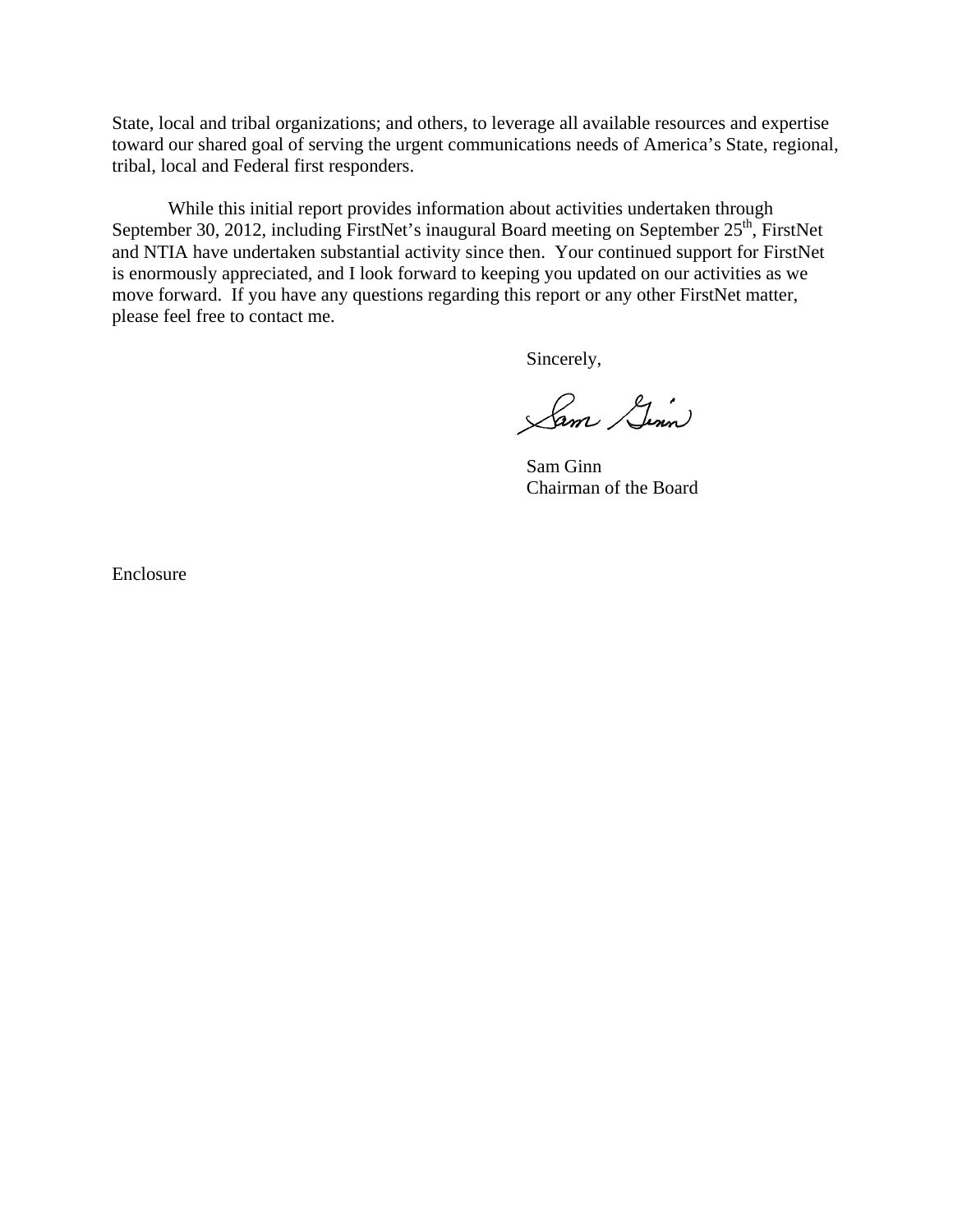### **FIRST RESPONDER NETWORK AUTHORITY**

# **ANNUAL REPORT TO CONGRESS FOR FISCAL YEAR 2012**

Submitted to the

Committee on Commerce, Science and Transportation United States Senate

and the

Committee on Energy and Commerce United States House of Representatives

February 2013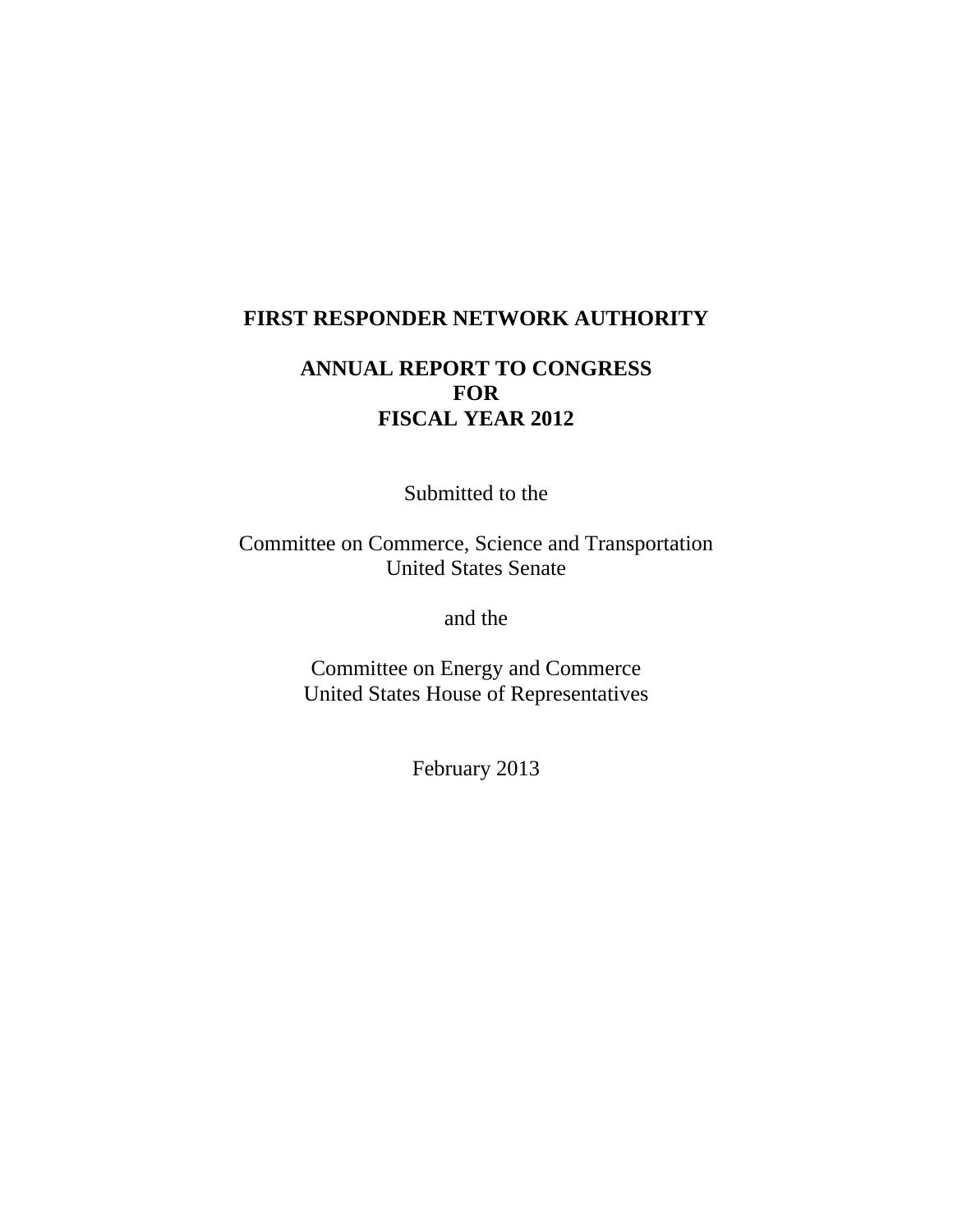# **TABLE OF CONTENTS**

| $I_{\cdot}$ |                                                                               |  |  |
|-------------|-------------------------------------------------------------------------------|--|--|
| П.          | Activities Prior To Appointment of the Non-Permanent FirstNet Board Members 1 |  |  |
| A.          |                                                                               |  |  |
| <b>B.</b>   | NTIA Actions to Implement the State and Local Implementation Grant Program  2 |  |  |
| C.          | Recruitment of Candidates for the Non-Permanent FirstNet Board Members 3      |  |  |
| D.          |                                                                               |  |  |
| Ε.          |                                                                               |  |  |
| Ш.          | Operations, Activities and Accomplishments of FirstNet in Fiscal Year 2012 4  |  |  |
| A.          |                                                                               |  |  |
| <b>B.</b>   |                                                                               |  |  |
|             | 1.                                                                            |  |  |
|             | 2.                                                                            |  |  |
| IV.         |                                                                               |  |  |
| V.          |                                                                               |  |  |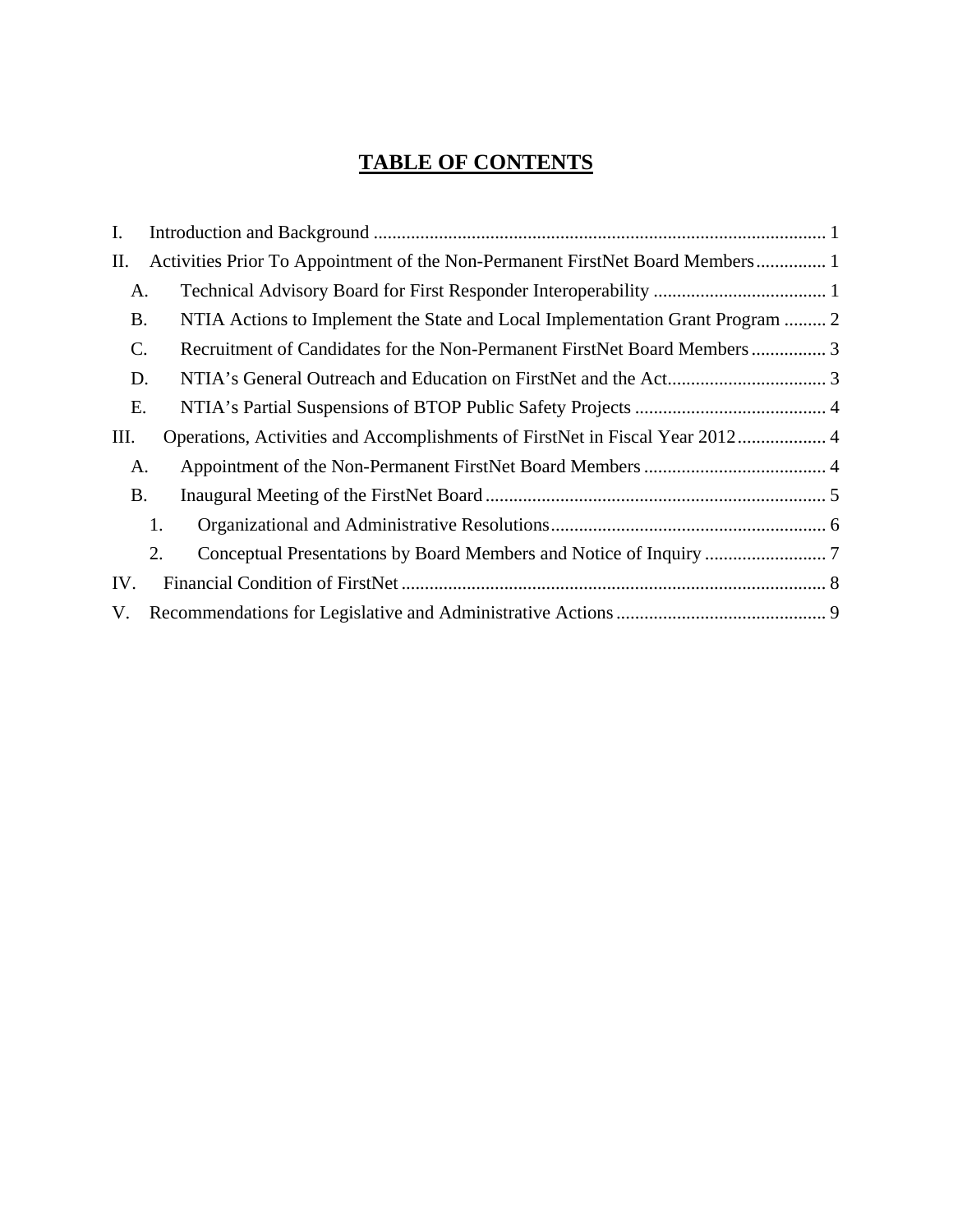### **I. Introduction and Background**

Pursuant to Section 6210 of the Middle Class Tax Relief and Job Creation Act of 2012 (Act), the First Responder Network Authority (FirstNet) provides this Annual Report on its operations, activities, financial condition and accomplishments during the preceding fiscal year.<sup>1</sup> President Obama signed the Act into law on February 22, 2012; thus, this is FirstNet's initial annual report, covering relevant activities from the date of enactment through September 30, 2012.

The Act establishes FirstNet as an independent authority within the National Telecommunications and Information Administration (NTIA) and authorizes FirstNet to take all actions necessary to ensure the building, deployment and operation of a nationwide public safety broadband network based on single, national network architecture. FirstNet is responsible for, at a minimum, ensuring nationwide standards for use and access of the network; issuing open, transparent and competitive requests for proposals to build, operate and maintain the network; leveraging, to the maximum extent economically desirable, existing commercial wireless infrastructure to speed deployment of the network; and managing and overseeing the implementation and execution of contracts or agreements with non-Federal entities to build, operate, and maintain the network.

The Act also assigns specific responsibilities to NTIA, including implementation of the State and Local Implementation Grant Program, which will support the efforts of State, regional, tribal, and local jurisdictions to identify, plan and implement the most efficient and effective way to utilize and integrate the infrastructure, equipment, and other architecture associated with the network.

### **II. Activities Prior To Appointment of the Non-Permanent FirstNet Board Members**

A number of key implementation efforts took place during the period between enactment of the Act and the appointment of the 12 non-permanent Board members on August 20, 2012. These activities laid a crucial foundation for the successful launch of FirstNet and its initial efforts.

### **A. Technical Advisory Board for First Responder Interoperability**

Section 6203 of the Act established a Technical Advisory Board for First Responder Interoperability (Technical Advisory Board) within the Federal Communications Commission (FCC) to develop recommended minimum technical requirements to ensure a nationwide level of interoperability for the nationwide public safety broadband network, which are based on commercial Long Term Evolution (LTE) standards. The Act requires FirstNet to use these recommendations, without materially changing them, in its development of open, transparent, and competitive requests for proposals (RFPs) to private sector entities for the network's deployment, operations and maintenance*. 2*

 $\overline{a}$ <sup>1</sup> Middle Class Tax Relief and Job Creation Act of 2012, Public Law 112–96, 126 Stat. 156 (2012).

<sup>2</sup> *See* Section 6206 of the Act.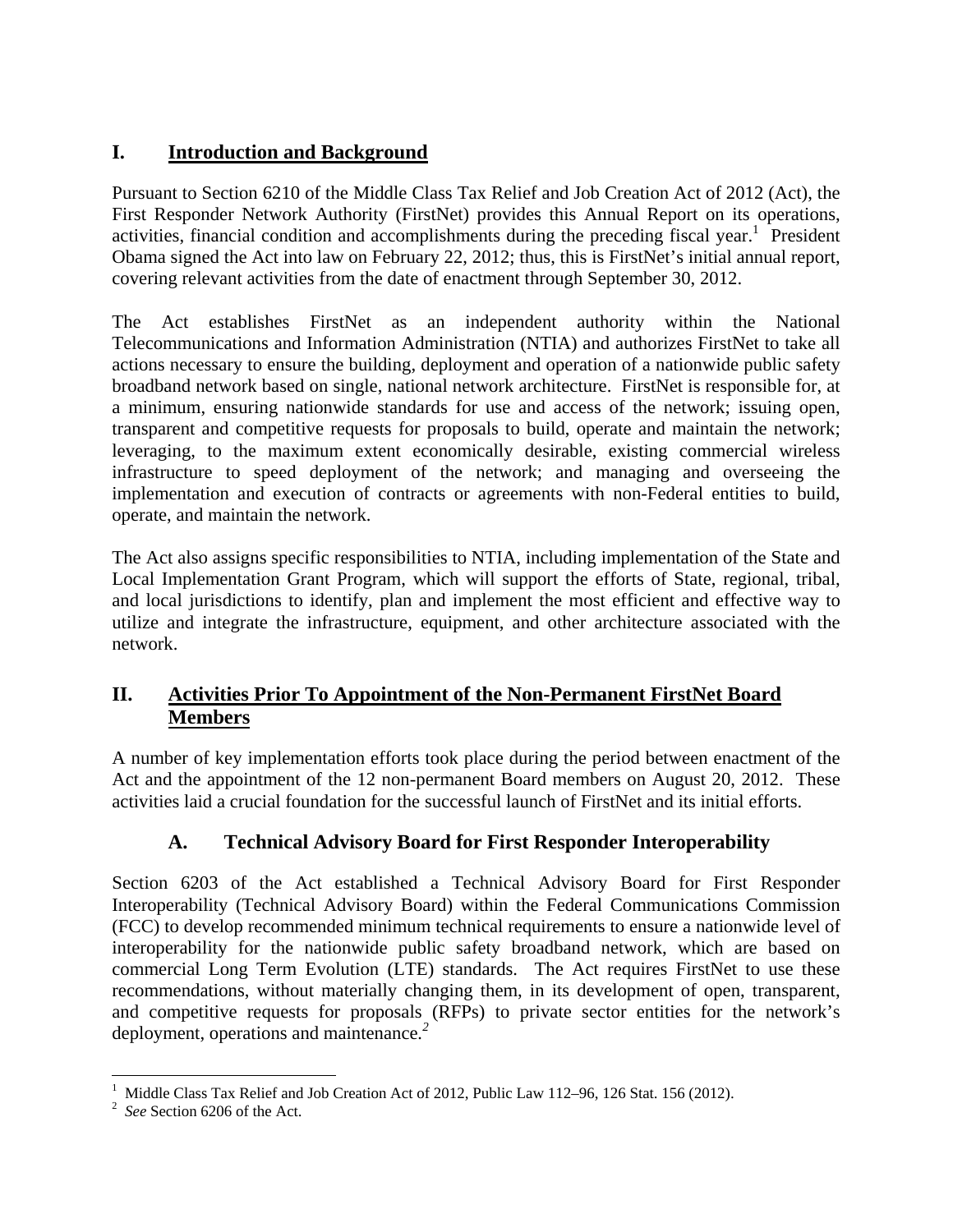On May 22, 2012, the Technical Advisory Board reported its recommended minimum technical requirements to the FCC, which it developed in consultation with NTIA, the National Institute for Standards and Technology (NIST) and the Office of Emergency Communications of the Department of Homeland Security (DHS). On June 21, 2012, the FCC issued these recommendations for FirstNet.<sup>3</sup>

### **B. NTIA Actions to Implement the State and Local Implementation Grant Program**

As noted above, the Act tasked NTIA with administering the State and Local Implementation Grant Program (SLIGP), which will support important consultation activities between FirstNet and State, regional, tribal, and local jurisdictions. Congress directed NTIA, in consultation with FirstNet, to establish certain programmatic requirements to govern the SLIGP not later than six months after the date of enactment (*i.e.,* by August 22, 2012). To help meet this milestone, NTIA issued a Request for Information (RFI) on May 16, 2012, seeking public comment on various issues relating to the development of the grant program. Specifically, the RFI requested comment on how FirstNet should conduct the consultation process with State, regional, tribal, and local jurisdictions; how to incorporate existing public safety governance and planning authorities into the development of the nationwide public safety broadband network; how best to leverage existing infrastructure for use in the nationwide public safety broadband network; what State and local actions should be eligible grant activities; and issues related to State funding and performance requirements.

In response to its RFI, NTIA received approximately 70 comments from a wide range of stakeholders, including States, local and tribal governments, Federal agencies, trade associations, private companies, consultants, and individuals. The majority of these comments discussed each of the issues identified in the RFI. NTIA considered the RFI comments to help shape the SLIGP's programmatic requirements.

Upon the Acting Secretary of Commerce's August 20, 2012, announcement of the appointed members of the FirstNet Board, NTIA initiated consultations with FirstNet on these SLIGP programmatic requirements. On August 21, 2012, NTIA issued a Notice, which described the programmatic requirements under which NTIA will award grants to assist State, regional, tribal, and local jurisdictions with planning for a nationwide interoperable public safety broadband network. $4$ 

http://transition.fcc.gov/Daily\_Releases/Daily\_Business/2012/db0621/FCC-12-68A3.pdf.

 $\overline{a}$  $3$  As required by the Act, the Technical Advisory Board disbanded on July 6, 2012. The Technical Advisory Board's recommendations can be found at:

<sup>&</sup>lt;sup>4</sup> Links to NTIA's RFI, the comments received in response, and its Notice on the SLIGP programmatic requirements can be found at: http://www.ntia.doc.gov/federal-register-notice/2012/development-programmaticrequirements-state-and-local-implementation-gr.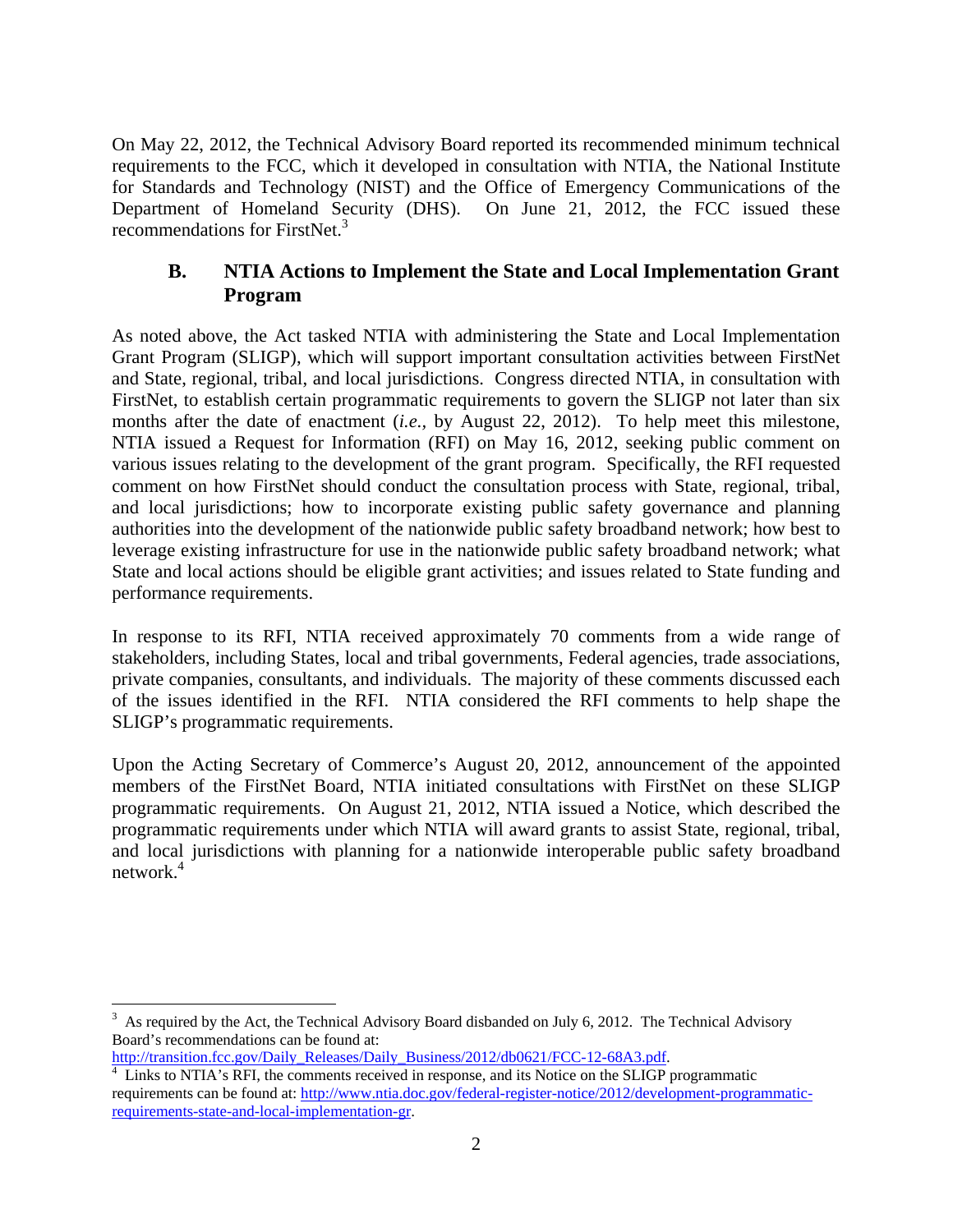### **C. Recruitment of Candidates for the Non-Permanent FirstNet Board Members**

FirstNet is headed by a Board with 15 voting members. The Act names the Secretary of Homeland Security, the Attorney General, and the Director of the Office of Management and Budget as permanent members of the FirstNet Board, and charged the Secretary of Commerce with selecting the Board's remaining 12 members no later than 180 days after the Act's passage (*i.e*., by August 20, 2012). At the direction of the Secretary of Commerce, NTIA conducted extensive outreach to the public safety community, all levels of government, industry, and the public at large to solicit nominations for candidates to the Board who satisfied the Act's requirements for membership.

While NTIA's outreach included numerous meetings and conversations with interested groups and individuals concerning Board membership issues, NTIA's formal recruitment efforts included a May 7, 2012, recruitment announcement, which it published in the *Federal Register*, as well as its May 22, 2012, release of a FirstNet Board Recruitment Prospectus, which NTIA posted on its website.<sup>5</sup> Both documents provided interested parties with additional background on FirstNet, statutory requirements for Board member eligibility, and the process by which candidates could be submitted for consideration.

NTIA also conducted due diligence for the Board member candidates. Based on the information it obtained, NTIA recommended a slate of candidates to the Acting Secretary of Commerce that met the mix of expertise and representation required by the Act.

# **D. NTIA's General Outreach and Education on FirstNet and the Act**

In addition to NTIA's outreach for Board membership purposes, NTIA engaged in extensive outreach and educational efforts across the breadth of FirstNet's stakeholders. NTIA conducted formal and informal meetings with a variety of interested groups and individuals about the Act, including representatives of State, local, tribal, and territorial governments; public safety and first responder associations; private sector groups; publicly and privately-owned utilities; rural interests; and Federal agencies. NTIA participated in informational webinars and briefings, sent representatives to speak to stakeholder meetings and conferences in the Capital region and throughout the country, and conducted numerous interviews with general and trade media. NTIA also expanded its website to facilitate public access to current information about FirstNet and public safety issues.<sup>6</sup>

NTIA's outreach efforts have continued following the appointment of the non-permanent FirstNet Board members on August 20, 2012, both with respect to NTIA's own responsibilities under the Act, as well outreach activities in support of FirstNet, as requested by the Board.

 $\overline{a}$ 

<sup>&</sup>lt;sup>5</sup> The May 7, 2012, Recruitment Announcement and the May 22, 2012 Prospectus can be found, respectively, at: http://www.ntia.doc.gov/files/ntia/publications/fr\_firstnet\_bod\_notice\_120510.pdf and http://www.ntia.doc.gov/other-publication/2012/firstnet-board-directors-recruitment-prospectus.

*See* http://www.ntia.doc.gov/category/public-safety.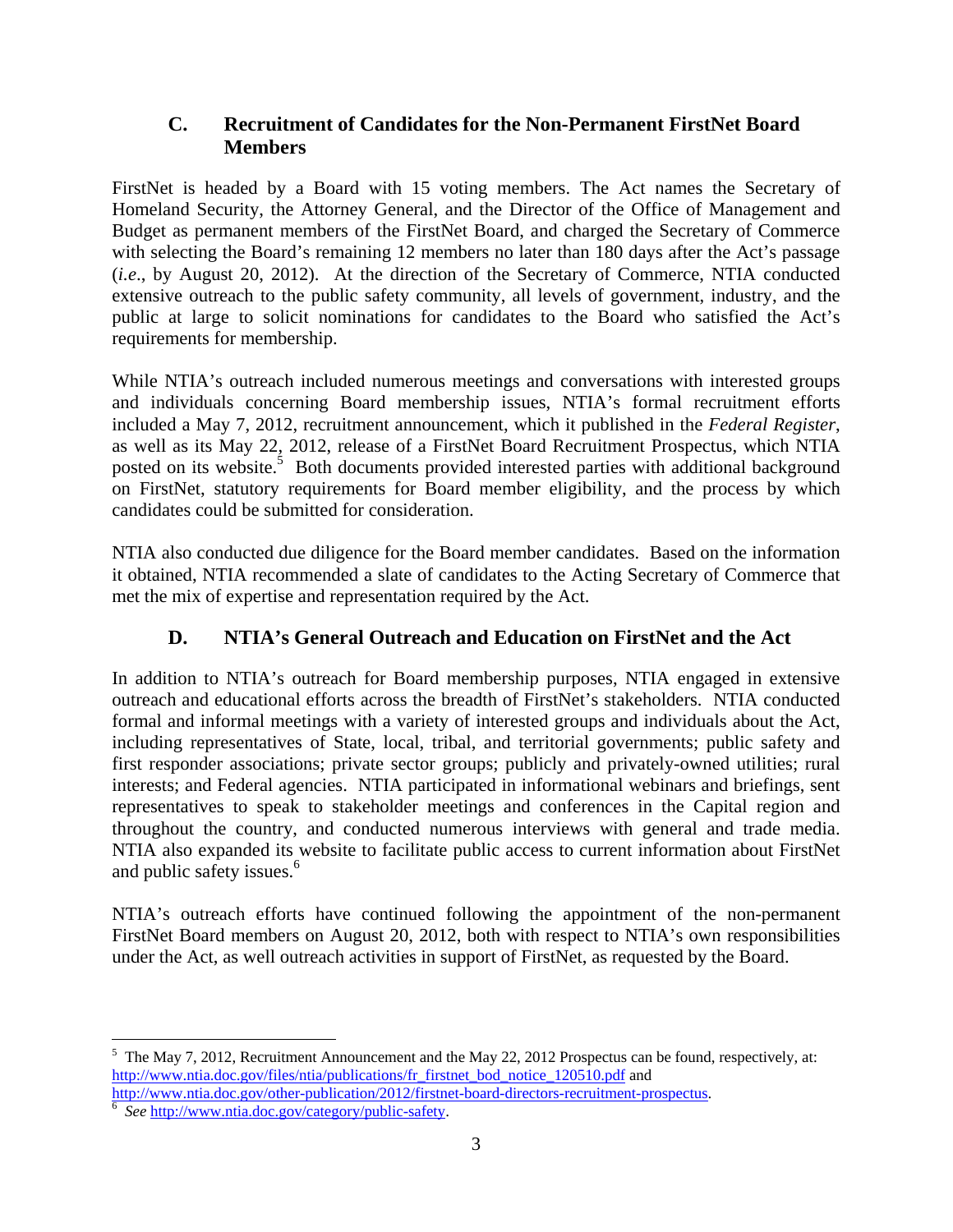### **E. NTIA's Partial Suspensions of BTOP Public Safety Projects**

NTIA administers the Broadband Technology Opportunities Program (BTOP), a \$4.4 billion competitive grant program funded through the American Recovery and Reinvestment Act of 2009.<sup>7</sup> BTOP is intended to accelerate broadband deployment in unserved and underserved areas and enhance broadband capacity and adoption, particularly among vulnerable populations, while also spurring job creation and stimulating long-term economic growth and opportunity, key objectives of ARRA. Through BTOP, NTIA oversees approximately 120 investments to expand broadband infrastructure in communities nationwide. Seven of these grants, awarded in 2010, support projects to deploy public safety wireless broadband networks. NTIA awarded these grants after the FCC authorized these jurisdictions, on a conditional basis, to use 700 MHz spectrum to deploy public safety broadband systems.

The passage of the Act in February 2012 substantially altered the landscape for these seven projects by directing the development of a nationwide public safety broadband network based on single, national network architecture. As a result, on May 11, 2012, NTIA partially suspended the seven BTOP-funded 700 MHz public safety projects to ensure that they proceed in a manner that supports development of the nationwide, interoperable network that meets the letter and spirit of the Act. NTIA continued to work with the grantees so that the grant funds could remain in their communities and that any taxpayer dollars would be spent on facilities and equipment that could be incorporated into FirstNet's network. NTIA also required these jurisdictions to avoid "high risk" investments that would be likely to require replacement if they were incompatible with a single, nationwide interoperable public safety broadband network. NTIA asked the jurisdictions to submit a revised statement of work and budget to determine which non-LTE aspects of their project might continue. $8$ 

### **III. Operations, Activities and Accomplishments of FirstNet in Fiscal Year 2012**

### **A. Appointment of the Non-Permanent FirstNet Board Members**

The Act requires that FirstNet be led by a fifteen-person Board, with the Secretary of Homeland Security, the Attorney General, and the Director of the Office of Management and Budget serving as permanent members of the Board. Congress charged the Secretary of Commerce with appointing twelve non-permanent members. By law, the term of all non-permanent FirstNet Board members is three years. However, the terms of the inaugural non-permanent FirstNet Board members are staggered, with four members serving three years, four serving two years, and four serving one year.<sup>9</sup>

On August 20, 2012, in a speech at the Opening General Session of the Annual Conference of the Association of Public-Safety Communications Officials (APCO) International, Acting Secretary of Commerce Rebecca Blank announced her appointment of the twelve non-permanent members of the FirstNet Board. Each member of this diverse group brings considerable public

 $\overline{a}$ 

American Recovery and Reinvestment Act of 2009, Public Law 111-5, 123 Stat .115 (2009) (ARRA).

<sup>&</sup>lt;sup>8</sup> More information on NTIA's BTOP program, including the public safety projects, can be found at: http://www2.ntia.doc.gov/.

Non-permanent FirstNet Board membership is limited to two consecutive full three-year terms.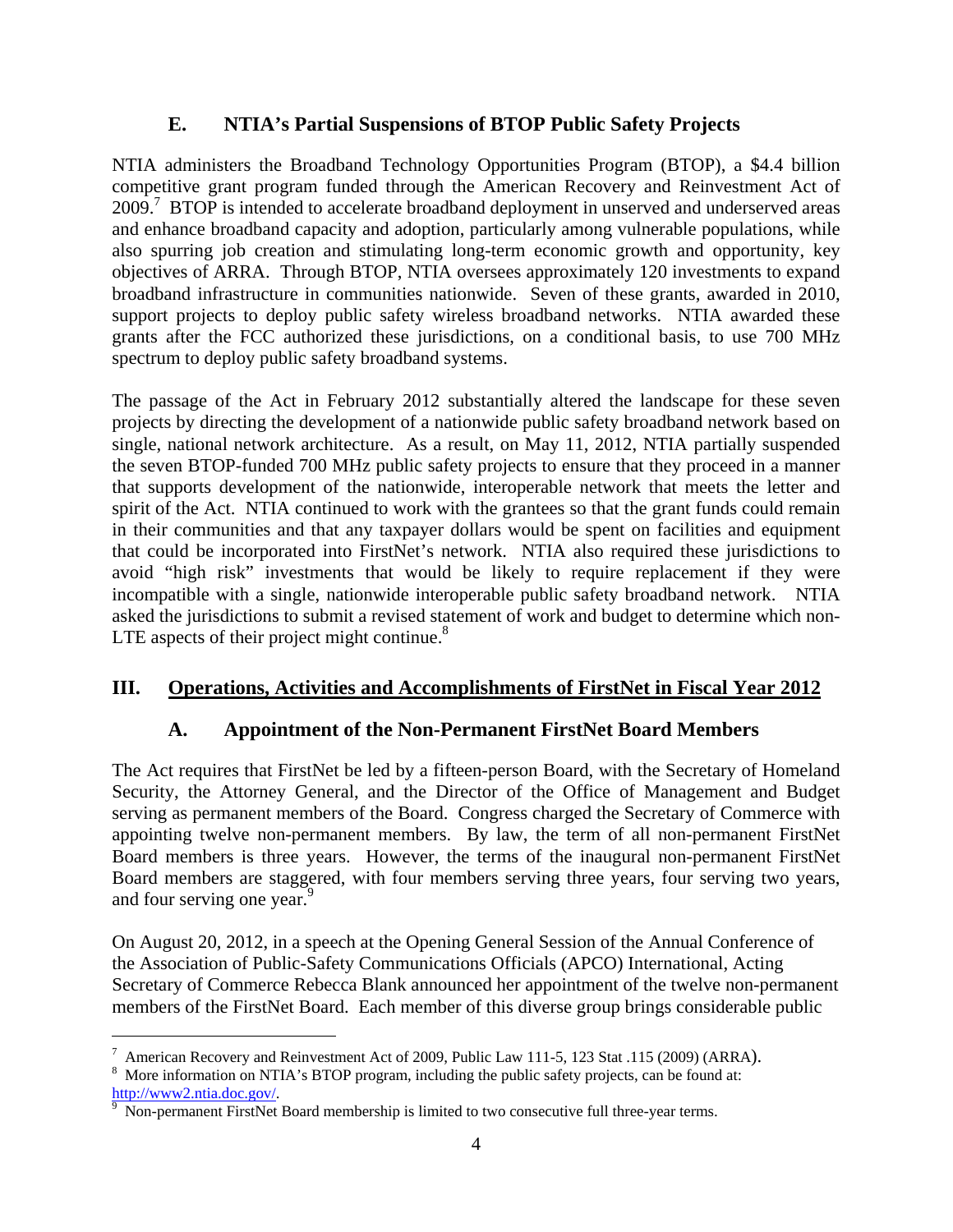safety, network, technology, and/or finance expertise. They also have a broad range of experience in working with State, regional, territorial, tribal, and local jurisdictions. They include (noting length of term):

- Tim Bryan, CEO, National Rural Telecommunications Cooperative (3 years)
- Charles "Chuck" Dowd, Deputy Chief, New York City Police Department (2 years)
- F. Craig Farrill, Wireless telecommunications executive (3 years)
- Paul Fitzgerald, Sheriff, Story County, Iowa (2 years)
- Samuel "Sam" Ginn, Telecommunications executive (2 years)
- Jeffrey Johnson, Fire Chief (retired); former Chair, State Interoperability Council, State of Oregon; CEO, Western Fire Chiefs Association (1 year)
- William Keever, Telecommunications executive (retired) (1 year)
- Kevin McGinnis, Chief/CEO, North East Mobile Health Services (3 years)
- Ed Reynolds, Telecommunications executive (retired) (2 years)
- Susan Swenson, Telecommunications/technology executive (1 year)
- Teri Takai, Government information technology expert; former CIO, States of Michigan and California (1 year); and
- Wellington Webb, Founder, Webb Group International; former Mayor, Denver, Colorado (3 years)

Acting Secretary Blank appointed Samuel "Sam" Ginn as the Chairman of the FirstNet Board. Chairman Ginn, a pioneer and leader in the wireless telecommunications industry, brings more than four decades of senior operations and management experience.<sup>10</sup>

### **B. Inaugural Meeting of the FirstNet Board**

 $\overline{a}$ 

The FirstNet Board held its inaugural meeting in Washington, D.C. on September 25, 2012.<sup>11</sup> During this meeting, the Board adopted (unanimously) ten resolutions executing organizational and administrative matters, which are described below.<sup>12</sup>

 $10$  Additional information on the FirstNet Board, including brief biographies of its members, can be found at: http://www.ntia.doc.gov/other-publication/2012/acting-secretary-rebecca-blank-announces-board-directors-first-

responder-netw.<br><sup>11</sup> Board meetings are webcast, and archives of meetings (including webcasts and transcripts) can be found at:<br>http://www.ntia.doc.gov/category/public-safety?page=1.

 $\frac{12}{12}$  The complete text of each Resolution can be found at: http://www.ntia.doc.gov/other-publication/2012/firstnetboard-actions-09252012.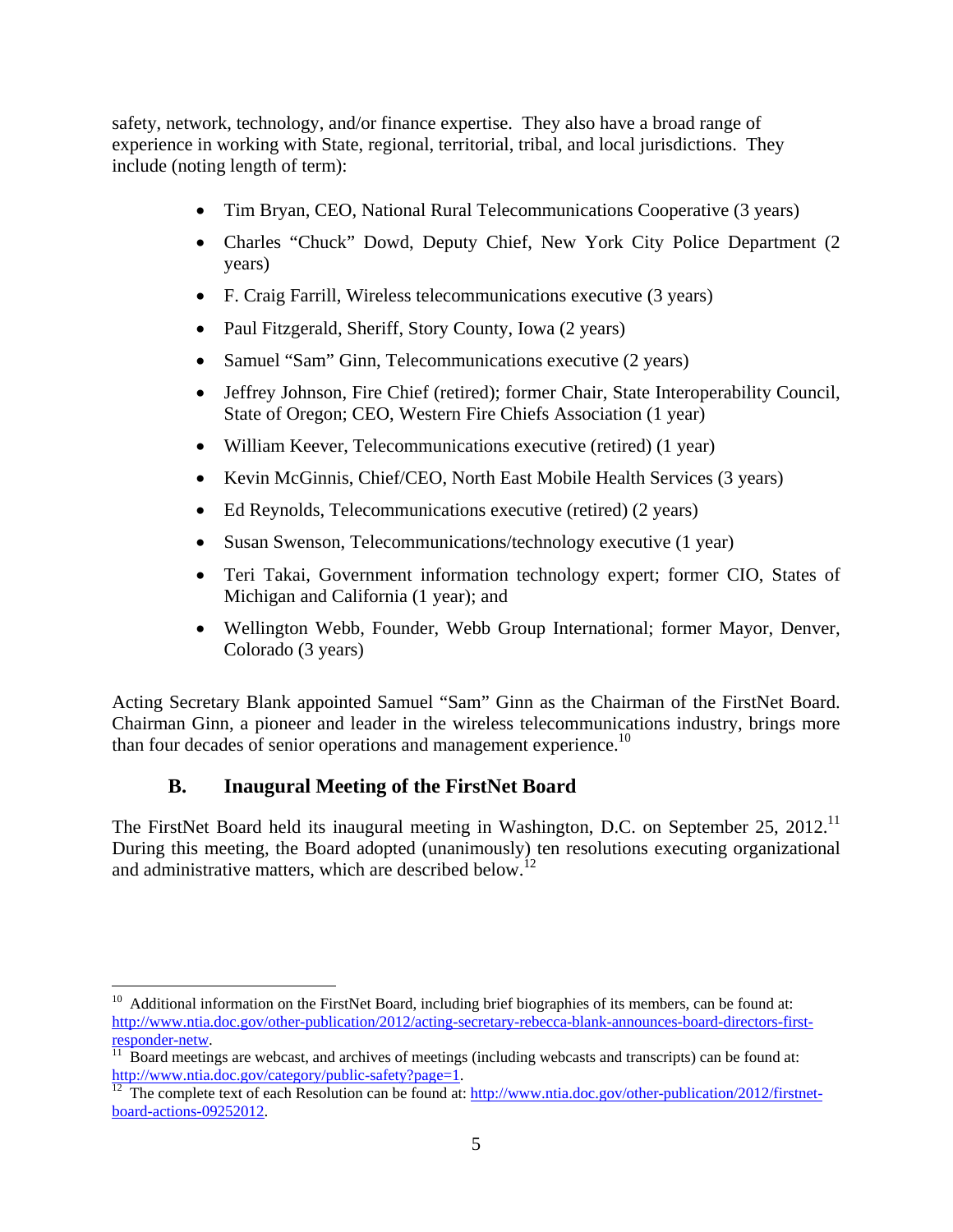#### *1. Organizational and Administrative Resolutions*

#### **a) Resolution to Adopt FirstNet Bylaws**

The Board adopted its Bylaws and made them accessible to the public on NTIA's website.

#### **b) Resolution on State and Local Consultation Process**

The Board resolved to establish a State, Regional, Local and Tribal Consultation Committee and directed the Committee to establish and implement a State, Regional, Local and Tribal Consultation Plan. The resolution also requested that NTIA assist the Committee in the development and implementation of the Plan.

#### **c) Resolution on State and Local Implementation Grant Consultation Process**

The Board directed its State, Regional, Local and Tribal Consultation Committee to consult and collaborate with NTIA on the administration of the State and Local Implementation Grant Program, and to help ensure the program's success.

#### **d) Resolution on Public Safety Advisory Committee**

The Board resolved to establish its standing Public Safety Advisory Committee (PSAC) by drawing upon the existing membership of SAFECOM (which is administered by the Department of Homeland Security (DHS)) and directed the FirstNet Chair to work with DHS to establish the PSAC and appoint its Chair and Vice Chairs.

#### **e) Resolution on FCC Notification on the FirstNet Spectrum License**

The Board directed its Chair to formally request the FCC to immediately issue its license for the consolidated broadband spectrum to be utilized by the network. Accordingly, on September 25, 2012, Chairman Ginn transmitted a request for the license to the Chief of the FCC's Public Safety and Homeland Security Bureau.<sup>13</sup>

#### **f) Resolution on BTOP Public Safety Projects**

The Board directed its Planning and Technical Chair, in consultation with NTIA, to examine the BTOP-funded public safety projects and make recommendations to NTIA on whether and how such projects could support the development of the network.

 $\overline{a}$ 

<sup>&</sup>lt;sup>13</sup> Chairman Ginn's letter can be found at:

http://www.ntia.doc.gov/files/ntia/publications/letter\_from\_firstnet\_chairman\_sam\_ginn\_to\_pshs\_bureau\_chief\_ture tsky 9-25-12.pdf. Subsequently, on November 15, 2012, the FCC granted FirstNet's license, a copy of which can be found at http://wireless2.fcc.gov/UlsApp/UlsSearch/license.jsp?licKey=3422973.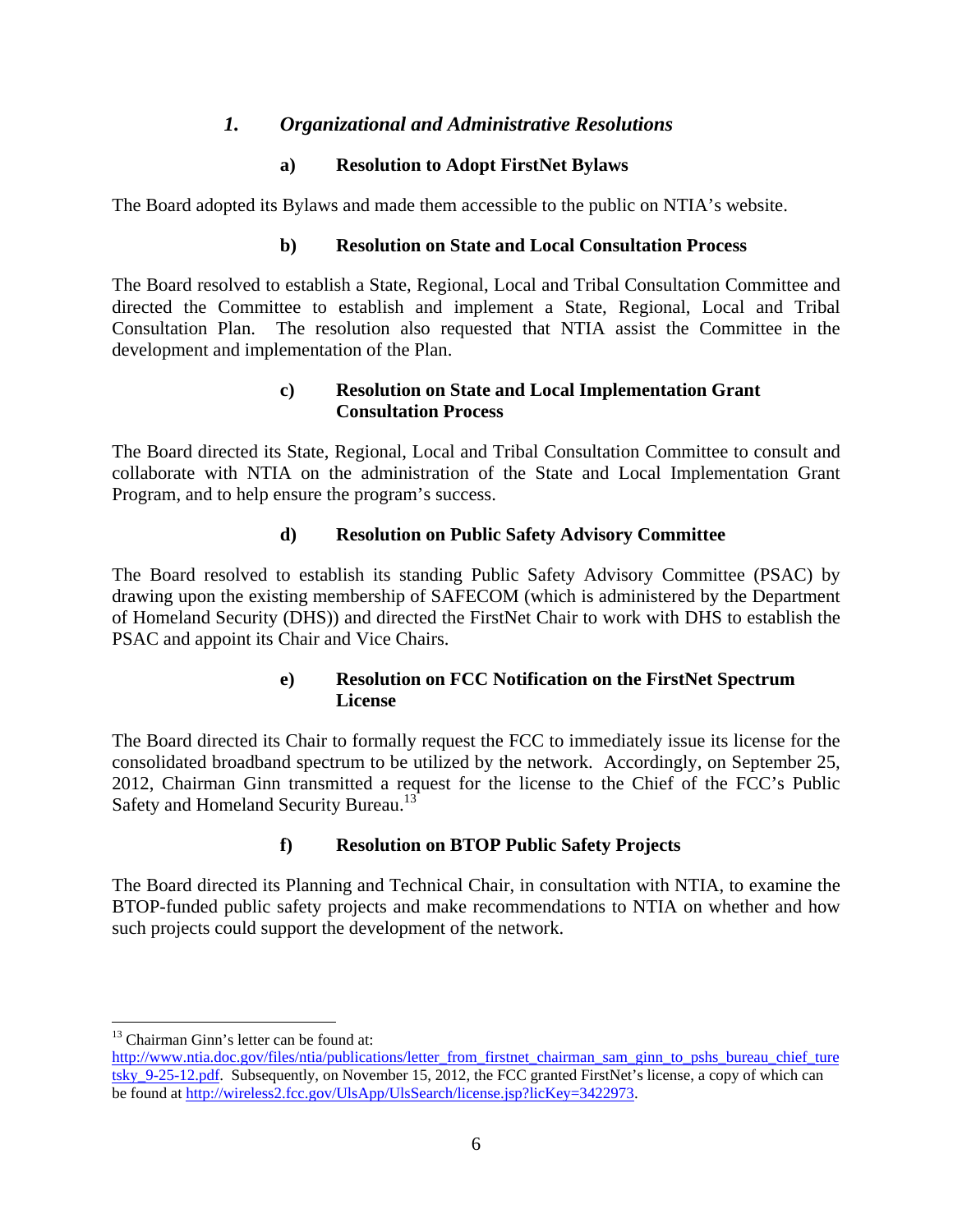#### **g) Resolution on Service Level Agreement with NTIA**

The Board directed its Chair to negotiate and execute a service level agreement with NTIA, under which NTIA would provide administrative, technical, staffing and other resources to FirstNet, as requested.

#### **h) Resolution Appointing FirstNet Secretary**

The Board appointed Uzoma Onyeije of NTIA as Secretary of FirstNet, pursuant to the NTIA service level agreement, with the powers and duties as set forth in FirstNet's Bylaws and as assigned by the Board or its Chair.

#### **i) Resolution on FCC Advocacy**

The Board requested that NTIA monitor activities at the FCC that might affect FirstNet's interests, and, as needed, represent FirstNet's interests consistent with the Act. In doing so, NTIA will take direction from the Board's Chair on policy matters and coordinate on FCC technical matters with FirstNet's Planning and Technical Chair.

#### **j) Resolution on Standards Advocacy**

The Board directed its Planning and Technical Chair to develop and implement a plan to coordinate efforts with NTIA to ensure that public safety network users' interoperability interests are represented effectively in standards-setting venues, and requested the assistance of NTIA and NIST in developing this plan.

### *2. Conceptual Presentations by Board Members and Notice of Inquiry*

In addition to adopting the resolutions described above, two Board members shared conceptual presentations on a possible network design and on developing software applications for public safety use. These presentations were intended to provide a starting point for discussions within the Board, as well as with FirstNet's many stakeholders.

#### **a) Presentation on a Conceptual Network Architecture**

Board member Craig Farrill shared a presentation outlining a possible framework for designing the public safety network architecture in a manner that leverages existing resources and infrastructure, as is contemplated in the Act. Specifically, the FirstNet Nationwide Network (FNN) concept presented by Mr. Farrill would leverage the significant investments and combined efforts of the public sector and the commercial wireless industry to achieve the major elements of the nationwide wireless network called for under the Act, including ubiquitous coverage, reliable, redundant, and interoperable service, at reduced costs and with accelerated availability.<sup>14</sup>

1

<sup>&</sup>lt;sup>14</sup> Mr. Farrill's presentation can be found at:

http://www.ntia.doc.gov/files/ntia/publications/firstnet\_fnn\_presentation\_09-25-2012\_final.pdf.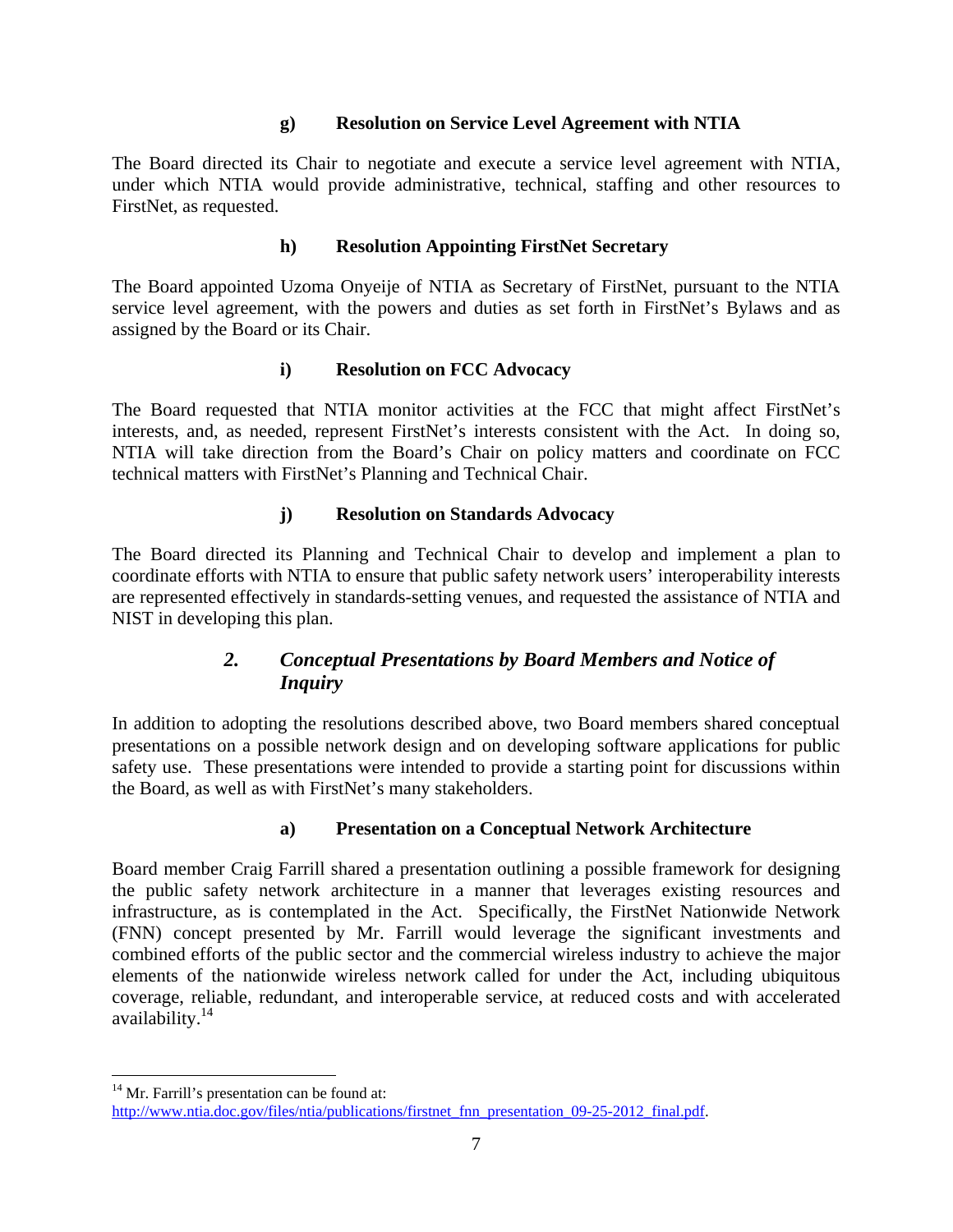#### **b) Presentation on Public Safety Applications**

Chairman Sam Ginn also discussed a general concept for developing applications designed specifically for public safety users. Under this general concept, FirstNet would seek to understand what applications Federal, State, tribal, and local public safety users would like to see developed. FirstNet would define interface and certification requirements for FirstNet applications, and would call on innovators to develop applications for the public safety community to use to do its job better and more safely. The public safety community could download these applications, thus enabling public safety users nationwide to benefit from individual innovations.

#### **c) Notice of Inquiry to Seek Public Comment on Board Presentations**

At the conclusion of these presentations, the Board requested NTIA to issue a Notice of Inquiry (NOI) to solicit comment and input from all interested parties. On October 1, 2012, NTIA issued this NOI, which was published in the *Federal Register* on October 4, 2012. The NOI had an initial comment deadline of November 1, 2012, which was subsequently extended to November 9, 2012, to accommodate those impacted by Hurricane Sandy.<sup>15</sup>

#### **IV. Financial Condition of FirstNet**

 $\overline{a}$ 

Section 6413 of the Act establishes the Public Safety Trust Fund (PSTF) and requires that proceeds of various Federal Communications Commission (FCC) spectrum auctions be deposited into the PSTF. Section 6413 of the Act also provides that amounts in the PSTF be used for repayment of authorized borrowings, specific programs, and deficit reduction. Section 6207 of the Act establishes that prior to the deposit of proceeds into the PSTF, NTIA may borrow up to \$2 billion from the Treasury to implement Subtitle B of the Act.

Section  $6206(e)(1)$  of the Act establishes the Network Construction Fund (NCF). Section 6413(3) requires that \$7 billion less approximately \$2 billion (any borrowing NTIA made under Section 6207 for FirstNet's initial funding and its own costs in implementing Subtitle B of the Act) be deposited into the NCF from the spectrum auction proceeds deposited into the Public Safety Trust Fund. In May 2012, NTIA and Treasury signed formal agreements establishing borrowing capability and roles and responsibilities between the two entities. In June 2012, the U.S. Treasury established the PSTF and the NCF.

On June 14, 2012, the Office of Management and Budget approved an apportionment in the amount of  $$2,238,000$ .<sup>16</sup> The apportionment request was estimated to cover necessary expenses of NTIA in establishing FirstNet, among other activities, as directed in the Act.

<sup>&</sup>lt;sup>15</sup> The NOI can be found at: http://www.ntia.doc.gov/federal-register-notice/2012/notice-inquiry-firstnet-conceptualnetwork-architecture; the comments received in response are posted at: http://www.ntia.doc.gov/federal-registernotice/2012/comments-nationwide-interoperable-public-safety-broadband-network-noi.

<sup>&</sup>lt;sup>16</sup> Prior to funds being obligated by a program, an apportionment must be requested by the program and fully executed by the Office of Management and Budget (OMB). An apportionment is an OMB-approved plan to use budgetary resources as defined in 31 U.S.C. §1513(b) and Executive Order 11541. It typically limits the obligations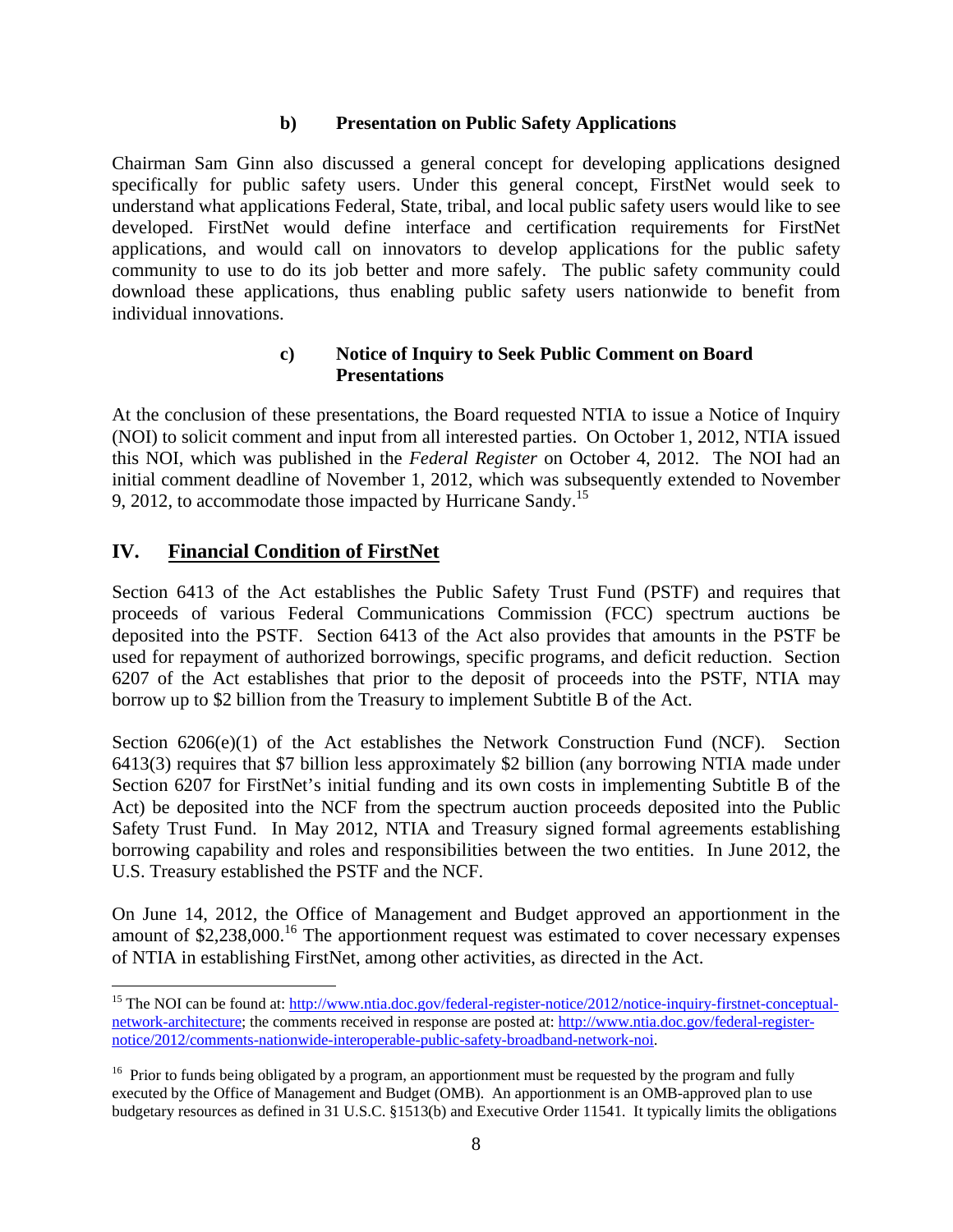Snapshot of FirstNet Funding as of September 30, 2012:

| Funds borrowed from Treasury             | \$2,238,000   |
|------------------------------------------|---------------|
| Obligations                              | \$1,017,679   |
| Outlays                                  | \$213,921     |
| Auction Receipts Deposited into the PSTF | $\mathcal{P}$ |
| Funds Deposited into the NCF             | \$0           |

NTIA is working closely with FirstNet to ensure apportionments are accurate and reasonable. The obligations consist primarily of salaries, benefits and costs associated with NTIA personnel and Board members of FirstNet. Additionally, NTIA awarded a contract for management oversight and acquisition planning assistance associated with the formation of the FirstNet. NTIA borrows funds as necessary to timely cover outlays of NTIA and FirstNet. Once spectrum auctions are held and the FCC deposits receipts to the deposit account established in Treasury, NTIA and the FCC will work closely to record these revenues to the PSTF. At that point, NTIA will repay any borrowings to Treasury, as required by the Act.

Additionally, NTIA will transfer funds to the NCF as required by the Act for the activities of the NCF up to \$7 billion.

#### **V. Recommendations for Legislative and Administrative Actions**

The FirstNet Board – including its members with expertise in designing and constructing wireless networks, public safety communications, and State, Federal and local matters – believes, as a general matter, that it can achieve its mandated goal of a nationwide public safety broadband network under the statutory framework established by Congress. Indeed, by establishing FirstNet, having it hold a single public safety 700 MHz wireless broadband license, and empowering it to take all actions necessary to ensure the design, deployment and operation of the nationwide public safety broadband network, the Act promises to finally overcome the many technical, cost, and governance-related challenges that doomed prior efforts to ensure nationwide interoperability.

During Fiscal Year 2012, and to date, FirstNet has focused on establishing the organizational infrastructure and processes necessary for its baseline operations, as well as soliciting input from, and initiating consultations with, key stakeholders regarding a conceptual network design that will best serve the needs of the public safety community and that can be made operational expeditiously and within its limited budget. FirstNet seeks the necessary flexibility to negotiate with wireless carriers, manufacturers, and other vendors to expedite deployment of a highquality, reliable, and efficient nationwide wireless broadband network for our first responders at the best value to the American taxpayers and the public safety community. To this end, FirstNet has been working with acquisition, legal, and other officials within the Department of

that a program may incur for specified time periods, programs, activities, projects, objects, or any combination thereof. It may also place limitations on the use of other resources such as personnel, or property. An apportionment is legally binding, and obligations and expenditures (disbursements) that exceed an apportionment are a violation of, and are subject to reporting under, the Anti-deficiency Act (31 U.S.C §1517(a)(1), (b)).